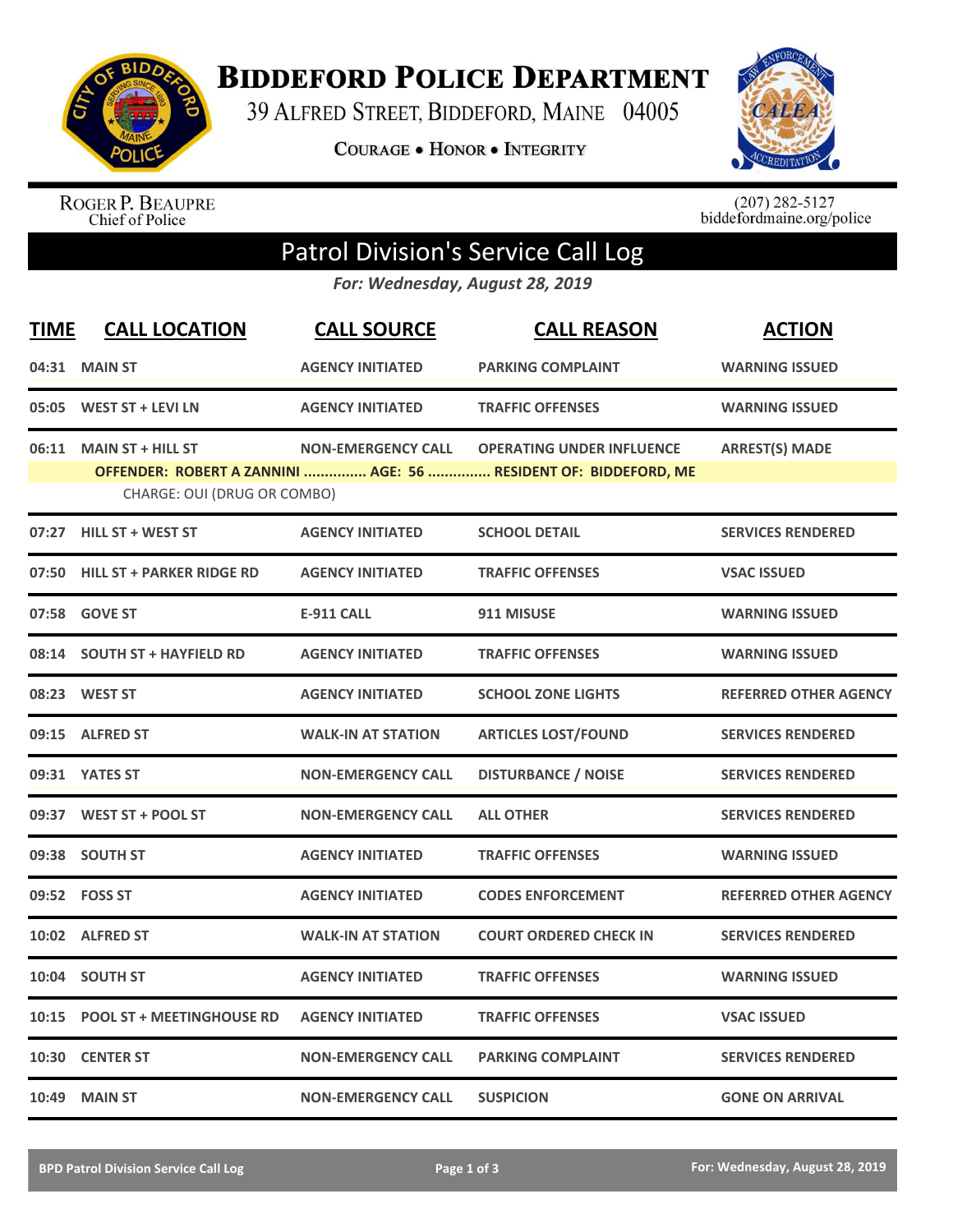| <b>TIME</b> | <b>CALL LOCATION</b>                                                                                                                               | <b>CALL SOURCE</b>                                                                               | <b>CALL REASON</b>                                                                     | <b>ACTION</b>                |
|-------------|----------------------------------------------------------------------------------------------------------------------------------------------------|--------------------------------------------------------------------------------------------------|----------------------------------------------------------------------------------------|------------------------------|
|             | 11:00 OAK RIDGE RD + POOL ST                                                                                                                       | <b>NON-EMERGENCY CALL</b>                                                                        | <b>ARTICLES LOST/FOUND</b>                                                             | <b>SERVICES RENDERED</b>     |
|             | 11:29 BRIARWOOD DR                                                                                                                                 | <b>NON-EMERGENCY CALL</b>                                                                        | <b>CIVIL COMPLAINT</b>                                                                 | <b>NO ACTION REQUIRED</b>    |
|             | 11:30 SOUTH ST                                                                                                                                     | <b>AGENCY INITIATED</b>                                                                          | <b>TRAFFIC OFFENSES</b>                                                                | <b>WARNING ISSUED</b>        |
|             | 12:12 HILL ST                                                                                                                                      | <b>WALK-IN AT STATION</b>                                                                        | <b>HARASSMENT</b>                                                                      | <b>SERVICES RENDERED</b>     |
|             | 12:23 SOUTH ST                                                                                                                                     | <b>AGENCY INITIATED</b>                                                                          | <b>TRAFFIC OFFENSES</b>                                                                | <b>WARNING ISSUED</b>        |
|             | 13:02 ALFRED ST<br>CHARGE: BURGLARY OF A MOTOR VEHICLE<br><b>CHARGE: MISUSE OF IDENTIFICATION</b><br><b>CHARGE: VIOLATING CONDITION OF RELEASE</b> | <b>OTHER</b><br><b>CHARGE: THEFT BY UNAUTHORIZED TAKING OR TRANSFER</b>                          | <b>ASSIGN AR</b><br>OFFENDER: ROBERT ANTHONY ROUX  AGE: 23  RESIDENT OF: BIDDEFORD, ME | <b>SERVICES RENDERED</b>     |
|             | 13:47 RAYMOND ST                                                                                                                                   | <b>WALK-IN AT STATION</b>                                                                        | <b>CHECK WELFARE</b>                                                                   | <b>TRANSPORT TO HOSPITAL</b> |
|             | 14:17 LINCOLN ST                                                                                                                                   | <b>E-911 CALL</b>                                                                                | 911 MISUSE                                                                             | <b>NO ACTION REQUIRED</b>    |
|             | 14:17 LINCOLN ST                                                                                                                                   | <b>E-911 CALL</b>                                                                                | 911 MISUSE                                                                             | <b>NO ACTION REQUIRED</b>    |
|             | 14:21 WEST ST                                                                                                                                      | <b>WALK-IN AT STATION</b>                                                                        | <b>ARTICLES LOST/FOUND</b>                                                             | <b>REPORT TAKEN</b>          |
|             | 14:32 BACON ST                                                                                                                                     | <b>AGENCY INITIATED</b>                                                                          | <b>PARKING COMPLAINT</b>                                                               | <b>NO ACTION REQUIRED</b>    |
|             | 14:36 RIVER RD                                                                                                                                     | <b>AGENCY INITIATED</b>                                                                          | <b>ANIMAL COMPLAINT</b>                                                                | <b>NEGATIVE CONTACT</b>      |
|             | 14:48 LINCOLN ST                                                                                                                                   | <b>E-911 CALL</b>                                                                                | 911 MISUSE                                                                             | <b>NO ACTION REQUIRED</b>    |
|             | 14:53 ALFRED ST                                                                                                                                    | <b>WALK-IN AT STATION</b>                                                                        | <b>POLICE INFO</b>                                                                     | <b>SERVICES RENDERED</b>     |
|             | 14:58 BIDDEFORD GATEWAY CTR<br>OFFENDER: JUVENILE - B  AGE: 13  RESIDENT OF: SPRINGVALE, ME                                                        | NON-EMERGENCY CALL SHOPLIFTING<br>CHARGE: THEFT BY UNAUTHORIZED TAKING OR TRANSFER - SHOPLIFTING |                                                                                        | <b>CITATION ISSUED</b>       |
|             | <b>15:06 VINE ST</b>                                                                                                                               | <b>WALK-IN AT STATION</b>                                                                        | <b>MENTAL ILLNESS CASES</b>                                                            | <b>TRANSPORT TO CRISIS</b>   |
|             | 15:22 SUMMER ST                                                                                                                                    | <b>NON-EMERGENCY CALL</b>                                                                        | <b>CRIM THREAT / TERRORIZING</b>                                                       | <b>WARNING ISSUED</b>        |
|             | <b>15:26 DARTMOUTH ST</b>                                                                                                                          | E-911 CALL                                                                                       | 911 MISUSE                                                                             | <b>NO ACTION REQUIRED</b>    |
|             | 15:35 WENTWORTH ST                                                                                                                                 | <b>NON-EMERGENCY CALL</b>                                                                        | <b>PARKING COMPLAINT</b>                                                               | <b>NO ACTION REQUIRED</b>    |
|             | 15:58 ALFRED ST                                                                                                                                    | <b>NON-EMERGENCY CALL</b>                                                                        | <b>COURT ORDERED CHECK IN</b>                                                          | <b>SERVICES RENDERED</b>     |
|             | <b>16:11 WASHINGTON ST</b>                                                                                                                         | E-911 CALL                                                                                       | <b>RECOVERED FILE 6</b>                                                                | <b>TRANSPORT TO CRISIS</b>   |
|             | 16:18 POOL ST + DECARY RD                                                                                                                          | <b>AGENCY INITIATED</b>                                                                          | <b>TRAFFIC OFFENSES</b>                                                                | <b>WARNING ISSUED</b>        |